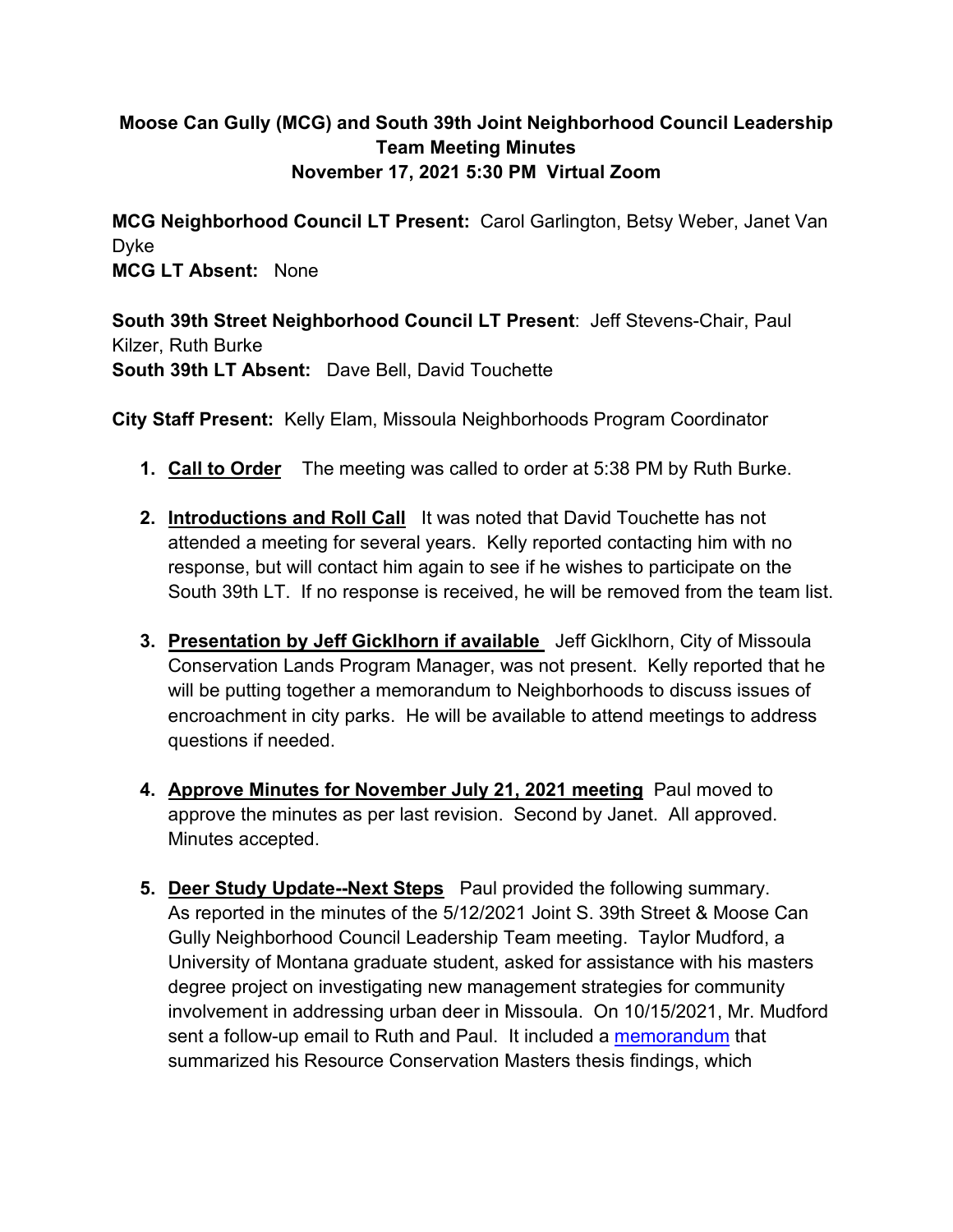concluded that community-based deer management (CBDM) is feasible in Missoula but is not yet possible because of

- 1. the lack of a shared vision on urban deer within Missoula.
- 2. lack of scientific data.
- 3. complicated political conditions in Missoula.

In his memorandum, Mr. Mudford's recommendations include a collection of data on urban deer (population study; economic impact assessment) and dissemination of the data, with a goal of developing a CBDM plan.

Mr. Mudford's full Masters thesis is available online at ScholarWorks - University of Montana: Community-Based Deer Management: A Case Study in Missoula, MT<https://scholarworks.umt.edu/etd/11800/>

After discussion, members agreed that Carol would report on this at Community Forum, noting our NPF Grant request in 2019 for an urban deer study and asking for an update. Our hope is that City Council members from Wards 4 and 5 will be able to join us to discuss the urban deer topic and other issues at a future joint S. 39th Street & Moose Can Gully Neighborhood Council Leadership Team meeting.

## **5. MCG/So 39th Neighborhood Council LT Meeting Schedule**

A set meeting schedule was preferred by members. After discussion, it was agreed that meetings will be scheduled monthly on the third Wednesday of each month at 5:30 PM. A meeting will not be scheduled for December, so this will begin January 2022. It was agreed that our City Council representatives be invited to each meeting.

- **6. Missoula Neighborhoods Report--Kelly Elam** Kelly reported the following:
	- 1. Community Forum will meet tomorrow.
	- 2. Colin Woodworth has taken another position and recruitment is underway for his replacement.
	- 3. Neighborhood project grant applications will be posted the first week of December and will be due March 18th.
	- 4. There will not be a meeting in December.
- **7. Public Comment on non-agenda items** No members of the public were present.

**Community Forum (CF) Update** (inadvertently omitted from agenda). Carol reported on the CF September meeting. Five Neighborhoods were represented;